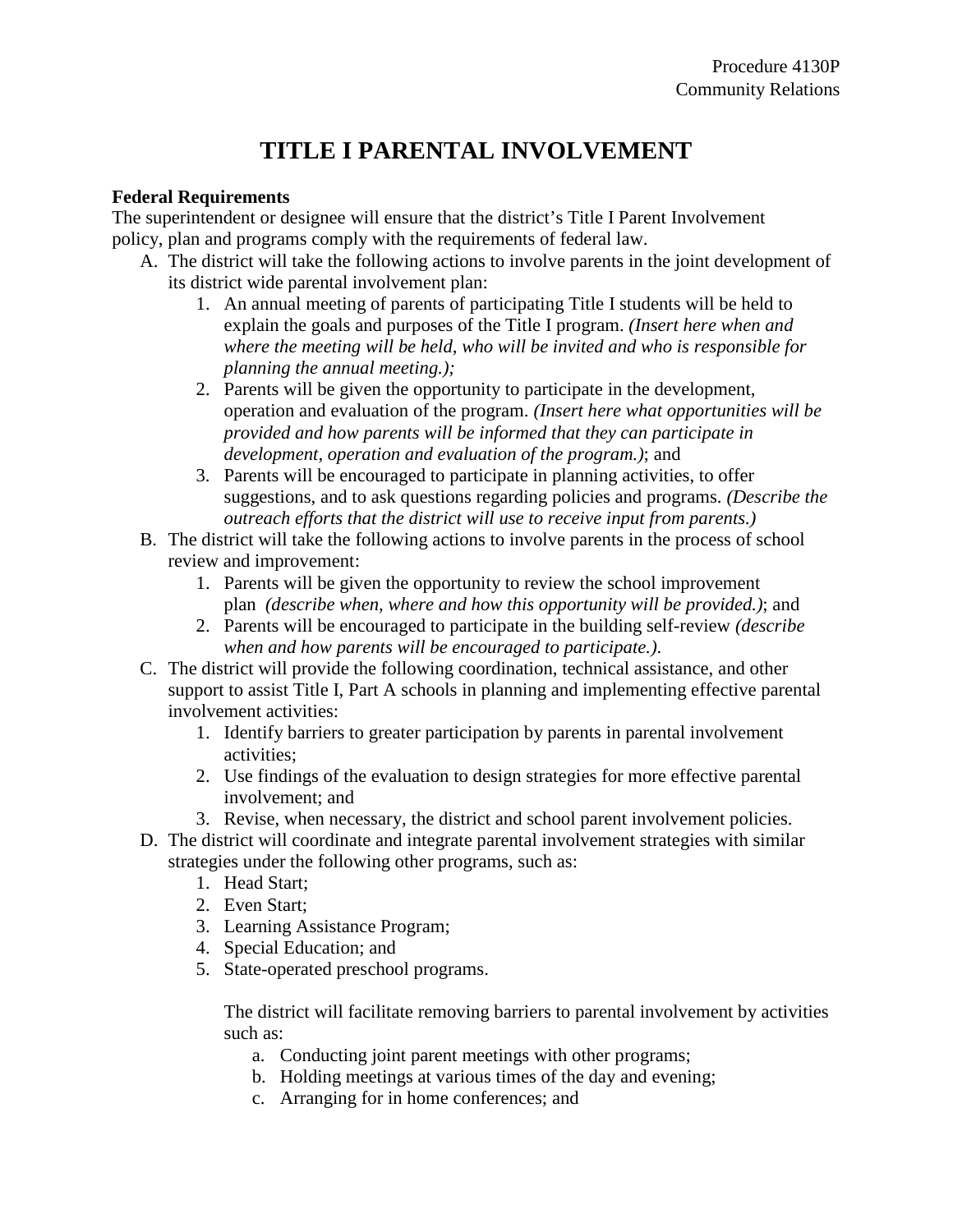- d. Title I funds may be used to facilitate parent attendance at meetings by payment of transportation and child care costs.
- E. The district will conduct, with the involvement of parents, an annual evaluation of the content and effectiveness of the parental involvement policy.
- F. The district will build the schools' and parent's capacity for strong parental involvement through the following:
	- 1. The school district will, with the assistance of its Title I, Part A schools, provide information to parents of children served by the school district or school, as appropriate, in understanding topics such as the following:
		- a. The State's essential academic learning requirements;
		- b. The State and local academic assessments including alternate assessments;
		- c. How to monitor their child's progress; and
		- d. How to work with educators (*Describe how the district will assist parents, i.e. quarterly newsletter, assigning staff members as mentors, or community meetings.).*
	- 2. The school district will, with the assistance of its schools, provide materials and training to help parents work with their children to improve their children's academic achievement, by:
		- a. Giving guidance as to how parents can assist at home in the education of their child;
		- b. Holding parent meetings at various times of the day and evening to provide parents;
		- c. Providing opportunities for parents to formulate suggestions and to participate, as appropriate, in decisions relating to the education of their children;
		- d. Submitting parent comments about the program to the district; and
		- e. Providing parents with opportunities to meet with the classroom and Title I, Part A teachers to discuss their children's progress.
- G. School district personnel including teachers, principals and other staff, will reach out to communicate with, and engage parents as equal partners. The district will provide:
	- 1. Reasons supporting their child's selection for the program;
	- 2. A description and explanation of the school's curriculum;
	- 3. Information in the academic assessment used to measure student progress; and
	- 4. Information on the proficiency levels students are expected to meet. *(Describe how the district will provide this information to parents, i.e. a newsletter, community meetings, etc.)*
- H. The school district will take action to ensure that information related to the school and parent programs, meetings, and other activities, is sent to the parents of participating children. The information will be provided in an understandable and uniform format, including alternative formats upon request, and, to the extent practicable, in a language the parents can understand:
	- 1. Distribution of the Title I Family Involvement policy on an annual basis *(Describe how this will occur i.e. school bulletin, website, beginning of school information);* and